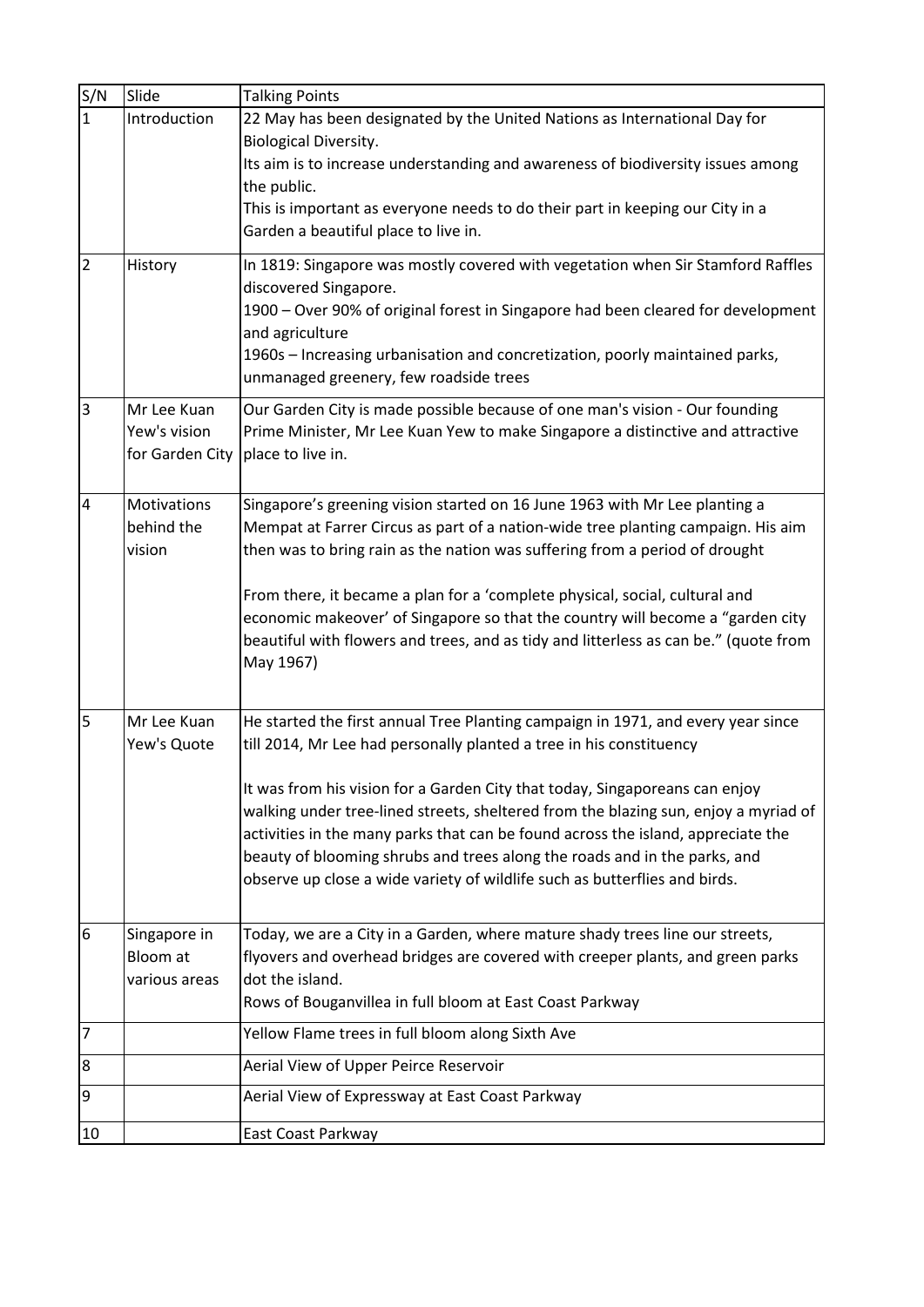| $\overline{11}$ | Nature Ways                                                                | Nature Ways are routes planted with specific trees and shrubs to facilitate the<br>movement of animals like birds and butterflies between two green spaces. These<br>routes connect areas of high biodiversity to urban spaces, bringing nature closer<br>to Singapore residents. Besides enhancing the living environment, these green<br>corridors help create a greater appreciation of the rich biodiversity in our City in a<br>Garden.<br>This Nature Way is located at Tampines Ave 5.                                                                                                                                                                                                                                                                                                                                                                                                                                                                                                                                           |
|-----------------|----------------------------------------------------------------------------|-----------------------------------------------------------------------------------------------------------------------------------------------------------------------------------------------------------------------------------------------------------------------------------------------------------------------------------------------------------------------------------------------------------------------------------------------------------------------------------------------------------------------------------------------------------------------------------------------------------------------------------------------------------------------------------------------------------------------------------------------------------------------------------------------------------------------------------------------------------------------------------------------------------------------------------------------------------------------------------------------------------------------------------------|
| 12              | From Garden<br>City to City in a<br>Garden                                 | The change from Garden City to a City in a Garden is not just in semantics. but a<br>conscientious effort to connect the green infrastructure in a seamless way and<br>making it feasible for the community to participate in this movement.                                                                                                                                                                                                                                                                                                                                                                                                                                                                                                                                                                                                                                                                                                                                                                                            |
| 13              | 6 Thrusts                                                                  | 6 strategic thrust to guide us in this vision                                                                                                                                                                                                                                                                                                                                                                                                                                                                                                                                                                                                                                                                                                                                                                                                                                                                                                                                                                                           |
| 14              | 1st Thrust:<br>Establish<br><b>World Class</b><br>Gardens                  | 1st : To establish world class gardens<br>Singapore Botanic Gardens<br>With 152 years of history, the Singapore Botanic Gardens (SBG) is an institution<br>for botanical research, and a place which holds many of our special memories. In<br>the coming years, we aim to strengthen SBG's role as a premier botanical<br>institution, cement its position as a premier world-class attraction, and showcase<br>its rich heritage.<br>Gardens by the Bay<br>Opened in mid-2012, Gardens by the Bay (GB) showcases the best in horticulture<br>and garden artistry, and also hosts a wide range of exciting events and<br>programmes. GB is intended as a "People's Garden" too - a place for<br>Singaporeans from all walks of life to enjoy.<br>Jurong Lake Gardens<br>Singapore's first iconic gardens in the heartlands. It will be conceptualised and<br>developed around four key design principles:<br>• Preserving nature & memories<br>• Co-creating show gardens<br>• Integrating science and nature<br>• Vibrant programming |
| 15              | 2nd Thrust:<br>Rejuvenate<br>urban parks<br>and enliven<br>our streetscape | 2nd : Rejuvenate urban parks and enliven our streetscape<br>We have over 300 parks, including 58 regional parks and 264 community parks<br>Destination Parks are gravitational hubs for communities through thematic<br>development and programmes.<br>East Coast: East Coast Park is already a popular park with 7 million visits annually,<br>but we can still improve it to serve Singaporeans better. Sporting arenas at East<br>Coast Park could potentially be created and used to host local and international<br>events.                                                                                                                                                                                                                                                                                                                                                                                                                                                                                                        |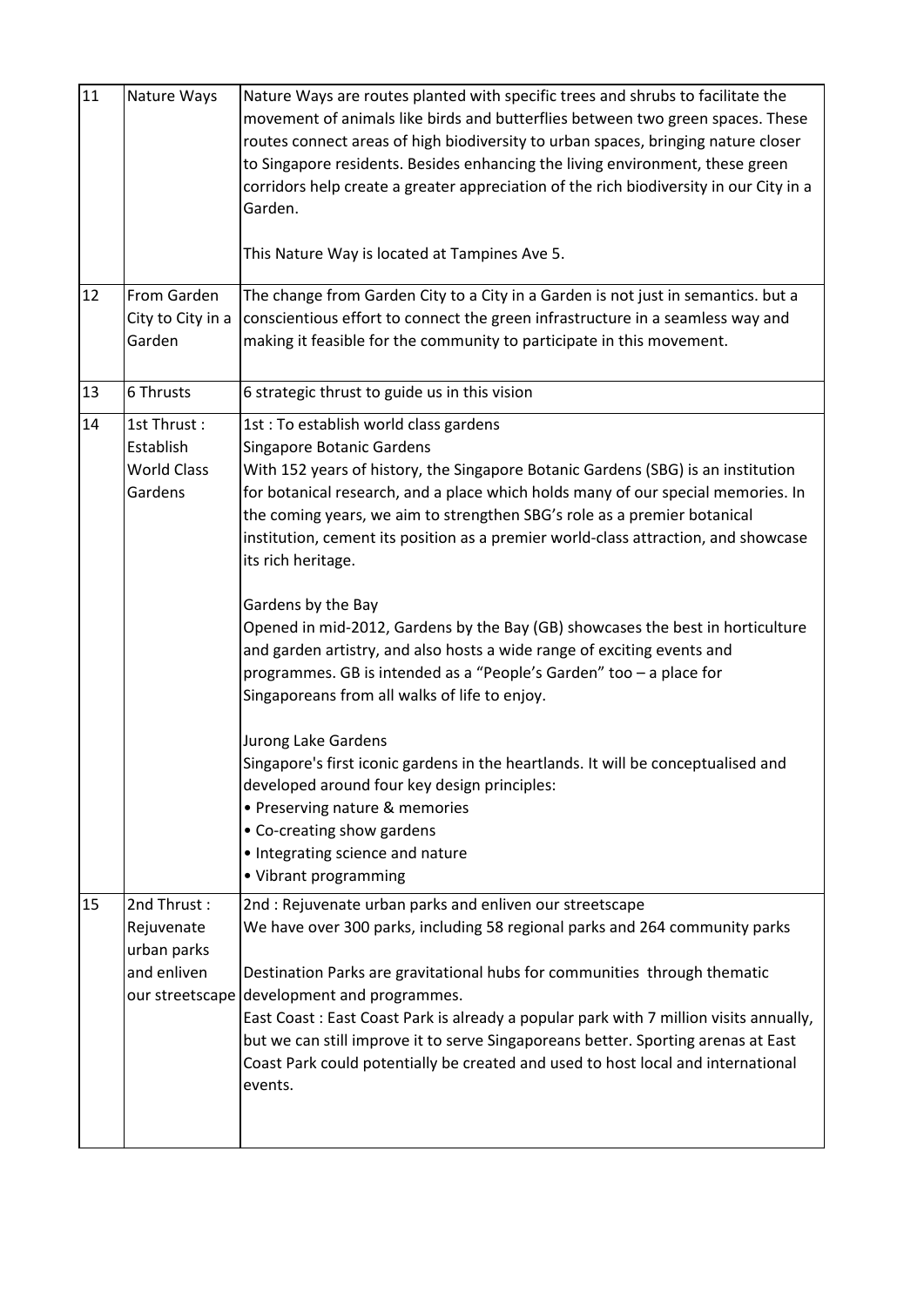|    |                                                                                               | Admiralty: The largest park in northern Singapore, Admiralty Park has a naturally<br>hilly terrain which opens up possibilities of a playground to feature giant slides<br>and climbing slopes.<br>Rich in biodiversity, the natural habitats in Admiralty Park can also be outdoor<br>classrooms and exploratory gardens for people of all ages.<br>Jurong Lake Garden West: Part of Jurng Lake Gardens. The presence of a lake<br>lends itself for a unique play experience such as an island-hopping adventure land.<br><b>Enhance Streetscape Gardens</b><br>When we first started planting trees, the emphasis was to green up the city as fast<br>as possible. Over the years, we have introduced more flowering species to<br>beautify the city. |
|----|-----------------------------------------------------------------------------------------------|---------------------------------------------------------------------------------------------------------------------------------------------------------------------------------------------------------------------------------------------------------------------------------------------------------------------------------------------------------------------------------------------------------------------------------------------------------------------------------------------------------------------------------------------------------------------------------------------------------------------------------------------------------------------------------------------------------------------------------------------------------|
| 16 | 3rd Thrust:<br>Optimise<br>urban spaces<br>for greenery<br>and recreation                     | 3rd : Optimise urban spaces for greenery and recreation<br>A) Park Connector Network (PCN), Round Island Route (RIR) and Rail Corridor<br>There are tremendous opportunities for us to introduce more greenery into our<br>urban landscape. We have already developed more than 200km of park<br>connectors to link Singaporeans to major parks, nature sites and housing estates,<br>and have plans for more.                                                                                                                                                                                                                                                                                                                                          |
| 17 |                                                                                               | B) Skyrise Greenery<br>Skyrise greenery helps to provide visual relief in our urban environment. Many<br>developers choose to incorporate skyrise greenery in their development because<br>it enhances their building and makes it more attractive.                                                                                                                                                                                                                                                                                                                                                                                                                                                                                                     |
| 18 | 4th Thrust:<br>Enrich<br>Biodiversity in<br>our Urban<br>Environment                          | 4th : Enrich biodiversity in our urban environment<br>Not many people are aware that we have biodiversity in Singapore. Even<br>fewer people know about the Singapore Index on Cities Biodiversity, which<br>is a self-assessment tool developed by Singapore and endorsed by The<br>Convention on Biological Diversity (CBD) for cities to evaluate their<br>biodiversity conservation efforts against their own individual baselines.                                                                                                                                                                                                                                                                                                                 |
| 19 | <b>Statistics</b>                                                                             | What Singapore has in terms of Biodiversity                                                                                                                                                                                                                                                                                                                                                                                                                                                                                                                                                                                                                                                                                                             |
| 20 | 5th Thrust:<br>Enhance<br>competencies<br>of our<br>landscape and<br>horticulture<br>industry | 5th: Enhance competencies of our landscape and horticulture industry<br>A) By advancing industry development and encouraging mechanisation<br>B) Carry out research in relevant fields<br>C) Strengthen NParks manpower capabilities                                                                                                                                                                                                                                                                                                                                                                                                                                                                                                                    |